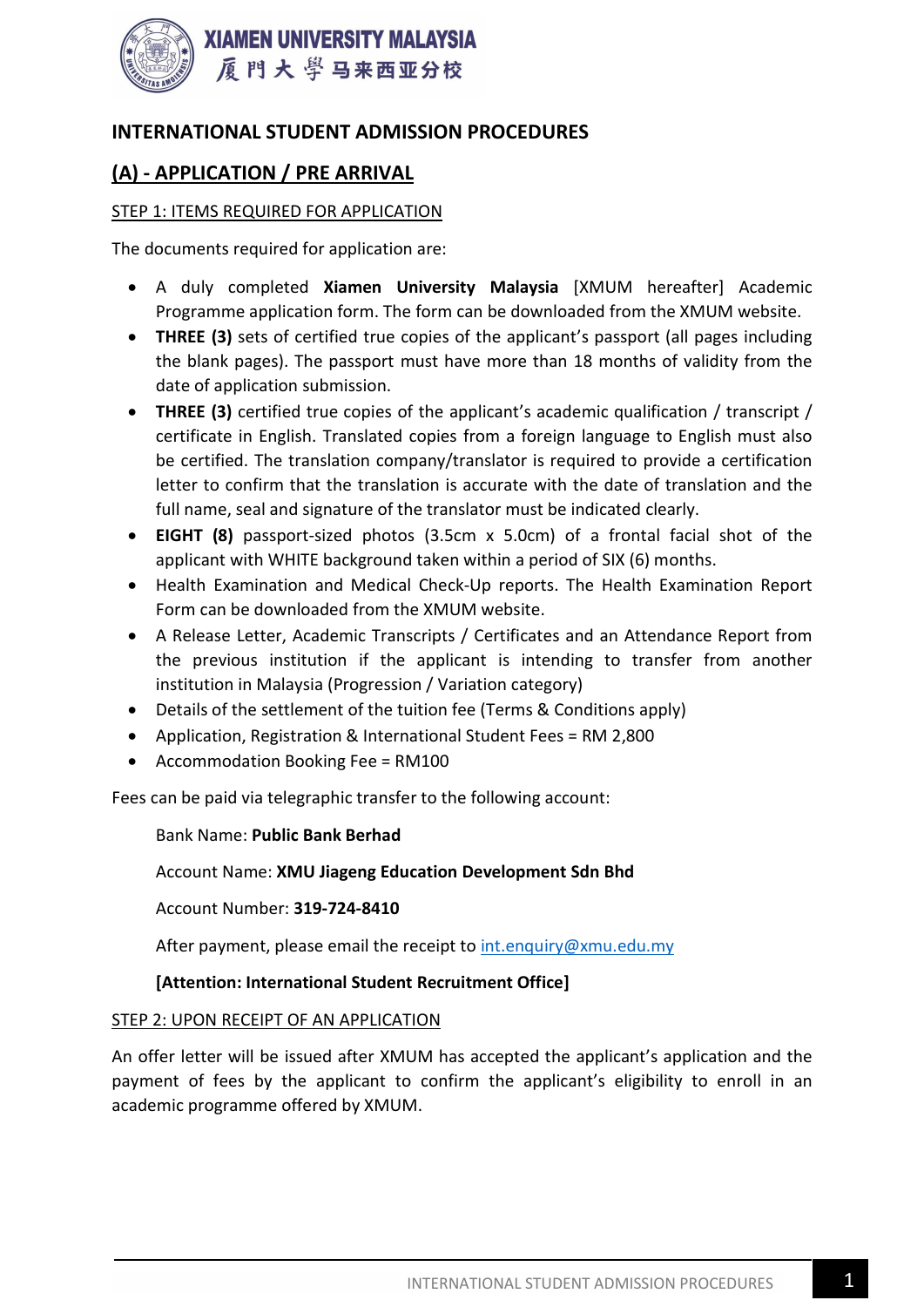

## STEP 3: APPLICATION FOR STUDENT VISA / STUDENT PASS

XMUM will submit an application for a student visa / student pass to the Education Malaysia Global Services (EMGS). The process will take about  $6 - 8$  weeks.

### STEP 4: VISA APPROVAL LETTER (VAL)

- A notification letter will be sent to the applicant according to the address stated in the application form.
- If a visa application is successful, a VAL will be sent to the applicant after receiving the Telegraphic Transfer (TT) slip as proof of advance fee payment. The applicant is then required to apply for a single entry visa (SEV) at the Malaysian Embassy/ Malaysian High Commission in his/ her home country.

## XMUM allows successful applicants to enter Malaysia TWO (2) weeks before the semester starts provided he/ she has the Visa Approval Letter (VAL).

### STEP 5: CHECKING WITH THE LOCAL IMMIGRATION OFFICE AT HOME COUNTRY

After a VAL has been issued, the successful applicant is advised to check with his/ her local immigration office or the Malaysian Embassy/ Malaysian High Commission whether a visa is required to enter Malaysia.

### STEP 6: DETAILS OF ARRIVAL

The successful applicant MUST provide details of his/ her arrival and accommodation requirement to XMUM ONE (1) week before the arrival date.

## (B) - PRE DEPARTURE ADVICE

1. Confirmation of Travel Arrangements and Preparation for departure from Home Country

Once a travel arrangement has been made and confirmed, an incoming foreign student MUST submit the following details to the XMUM International Student Affairs Office ONE (1) week before the date of departure:

- Name
- Passport Number
- Traveling From
- Date
- Flight Number
- Arrival Time

Copies of the flight ticket and the stamped single entry visa (SEV) must be submitted as well.

Luggage should be labeled with the incoming student's full name and the full address of the final destination. It is advisable to label each piece of luggage individually.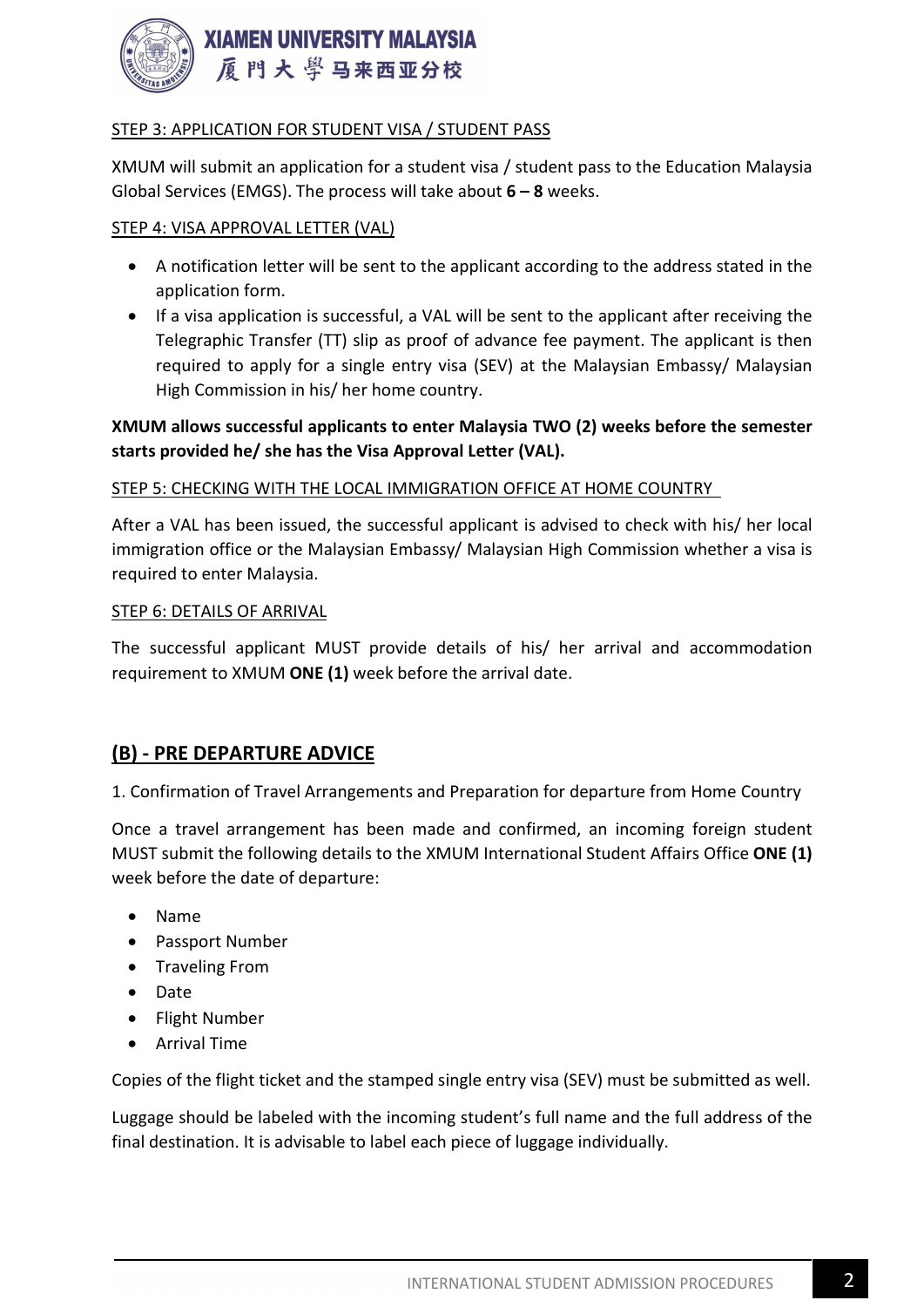

## 2. Things to Bring

Many of the common everyday item can be purchased in Malaysia. However, an incoming foreign students is advised to bring the following items:

- Clothes & footwear (casual & formal)
- Bed sheets
- Cell phone
- Charger & adapter plugs
- Medication and / or prescriptions

Important documents that are needed to brought along are as follows:

- Passport with at least a one-year validity
- Flight Ticket
- XMUM Offer Letter & Original Visa Approval Letter (VAL)
- Original Academic Transcripts
- Adequate money to cover living expenses in the first TWO (2) months (accommodation, food, travel, books, etc.)

# (C) - ARRIVAL ADVICE

### 1. Airport Pick-Up

Once XMUM has received the incoming foreign students' arrival details, XMUM staff will be present at the immigration checkpoint to meet them and assist them with the immigration clearance.

Incoming foreign students must not make any arrangement for their friends or relatives to pick them up from the airport. Any meet-up with friends or relatives is only allowed after the incoming foreign students have checked into their on-campus hostel.

2. Accommodation Check-In

Incoming foreign students will be bought to the hostel after setting their accommodation arrangements. All foreign students are required to stay in the on-campus hostel provided by XMUM for at least ONE (1) year.

# (D) - REGISTRATION / POST ARRIVAL

## STEP 1: REPORTING TO THE UNIVERSITY

All incoming foreign students must report to the International Student Affairs Office of XMUM within ONE (1) working day after arrival.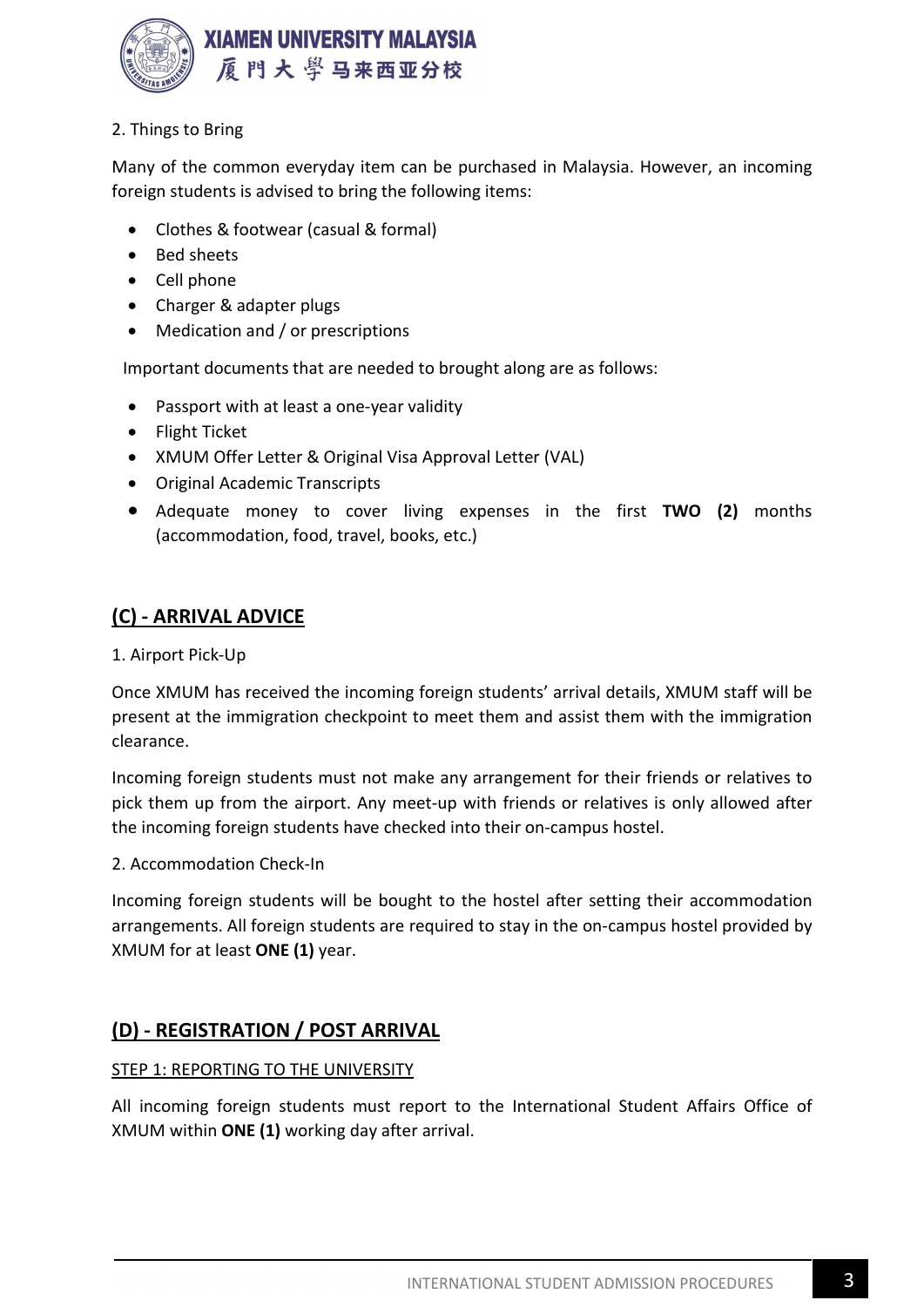

## STEP 2: ENDORSEMENT OF VISA / STUDENT PASS

All foreign students must report to the XMUM International Student Affairs Office within ONE (1) working day of their arrival by bringing along the following items:

- The original Passport
- A photocopy of the passport
- An Offer Letter from XMUM

The above items are required for a student pass to be endorsed. The endorsement process will take approximately  $3 - 4$  weeks from the date of passport submission by the student to XMUM. This is a procedural requirement imposed by the Malaysian Immigration Department and the consequence of failing to do so may request in a penalty which will be borne by the affected student.

Foreigners who are on a social/ visit/ dependent/ special pass are forbidden to study in Malaysia. Thus, foreign students must get their student passes endorsed and carry with their valid student passes with them at all times during their studies at XMUM. Foreign students are not allowed to work in Malaysia during their course of studies.

Every incoming foreign student needs to submit his/her passport to the International Student Affairs Office in order for the student pass and visa to be endorsed by the Malaysian Immigration Office after undergoing a medical check-up within SEVEN (7) working days from the date of arrival.

### STEP 3: STUDENT ID TAG

Foreign students will be issued with a Student ID tag upon the payment of fees. The Student ID tag is used to gain access to the facilities within the XMUM Campus.

### STEP 4: BANKING MATTERS

The XMUM International Student Affairs Office will assist foreign students in exchanging their money into the Malaysian currency and applying for a bank account. A bank account can be opened only after a student pass has been endorsed in the passport.

### STEP 5: PAYMENT OF TUITION FEES

Tuition fees for the following year will be paid on a semesterly basis before the commencement of a new semester.

### STEP 6: ENGLISH PLACEMENT TEST

- All incoming foreign students are required to sit for the English Placement test (if they do not meet the minimum TOEFL or IELTS band score).
- If the results of the English Placement Test indicate a need to enroll in intensive English courses, the students are required to do so accordingly before the commencement of the programme proper.